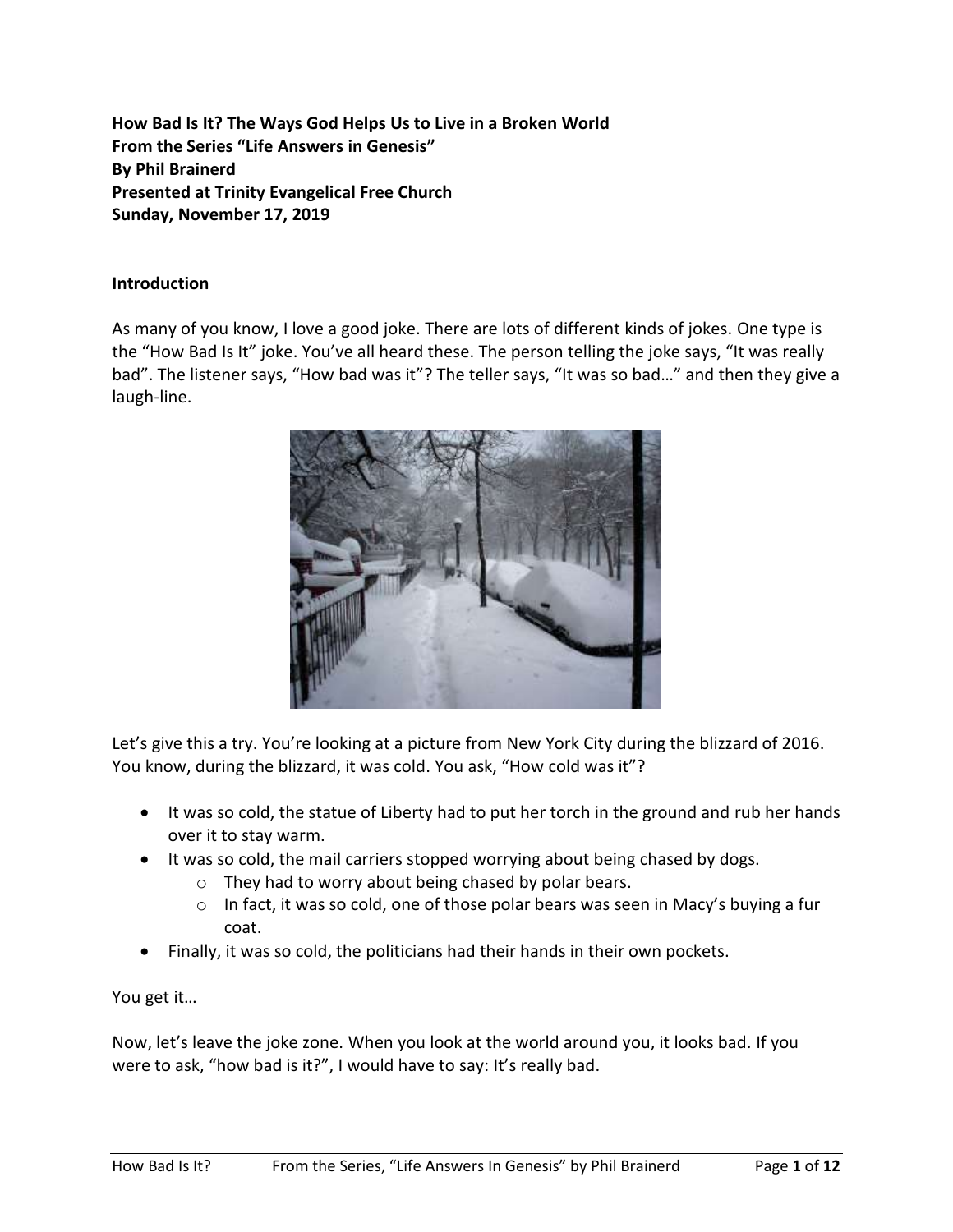And that, sadly, is no joke.

We're in our series, "Life Answers in Genesis". We all have questions about life. It's amazing how many answers you can find by opening the Bible and reading the first book.

Our world is full of problems. We've learned in our series why this is.

- The world is broken.
- And we broke it.

If you hear that the world is broken, here's the next question: "How bad is it?" Well, we're going to find out.

Before we get depressed about how bad it is, I'll let you know that God is aware of how bad things are, and he's given us things to help.

Our outline has two simple points:

- I. How Bad Is It?
- II. Ways that God helps us.

With God's help, it is possible to survive and even thrive in a broken world.

#### **I. How Bad is it?**

After Adam and Eve took from the forbidden tree and ate its fruit, God had these words for them:

> "Cursed is the ground because of you; through painful toil you will eat food from it all the days of your life. 18 It will produce thorns and thistles for you, and you will eat the plants of the field. 19 By the sweat of your brow you will eat your food until you return to the ground, since from it you were taken; for dust you are and to dust you will return." (Genesis 3:17-19)

This is where we get the well-known words that we hear at many Christian funerals: Ashes to ashes and dust to dust". What does this tell us about how bad things are?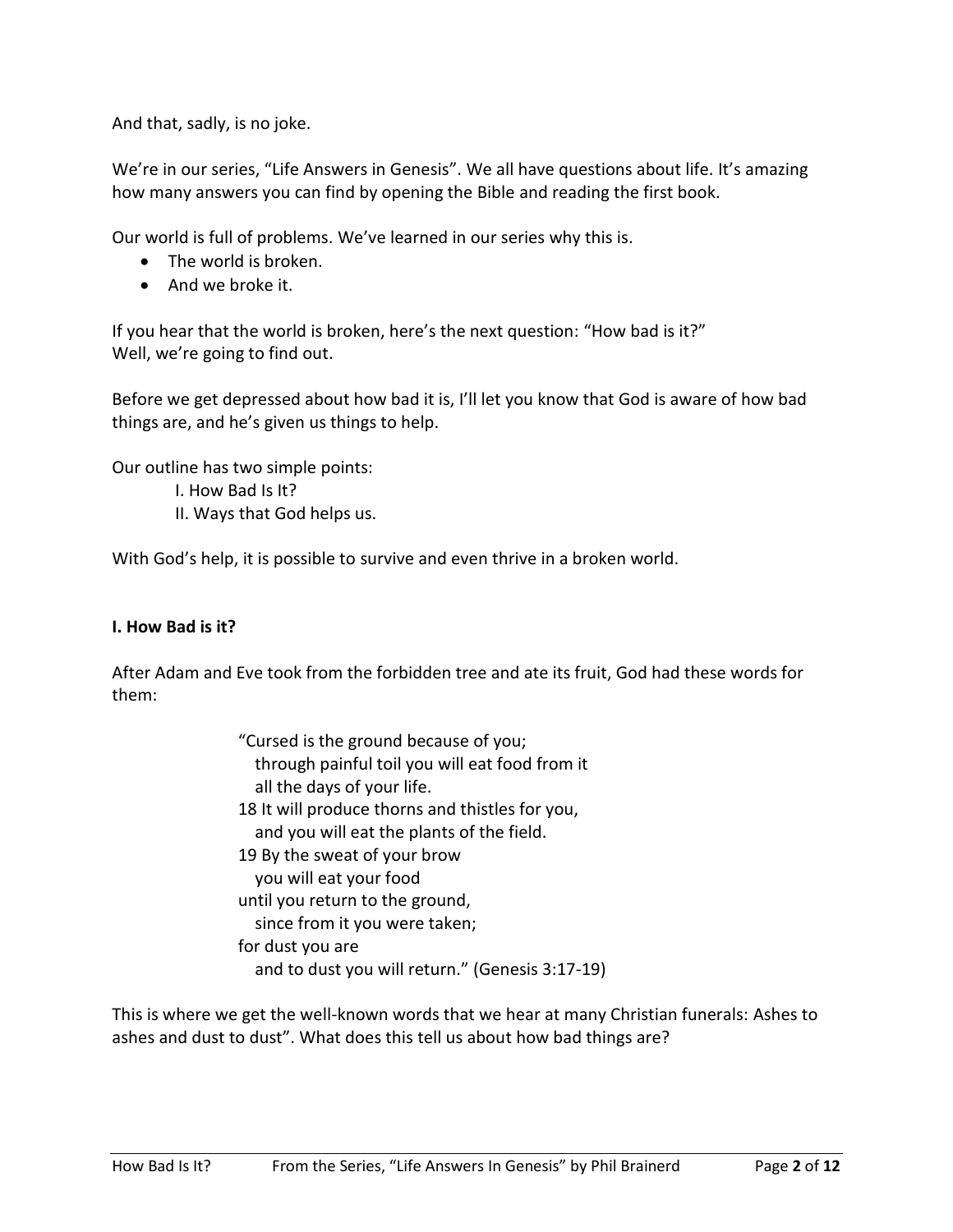## *A. Because Adam and Eve disobeyed, everything is under a curse.*

"Cursed is the ground because of you…"

When you think of a curse, what comes to mind? Nothing good, of course. Here's my Definition: *A curse is a supernatural barrier to health and success.*

Here it says, "Cursed is the ground". Actually, the curse goes much further. The apostle Paul talks about this in the book of Romans: "For the creation was subjected to frustration… (Romans 8:20 NIV)". Some translations say "futility" (ESV, KJV).

When you're "frustrated", what kind of a feeling is that? There is some place you want to go, *and you can't get there.* There's a goal you want to reach, *and you can't reach it.* There are challenges. There are barriers. The other translators use the word "futile". To be "futile" means no amount of effort will bring you success.

In other words, everything is broken. Nothing in creation reaches its full potential. The great King Solomon described the situation like this:

> "Meaningless! Meaningless!" says the Teacher. "Utterly meaningless! Everything is meaningless." (Ecclesiastes 1:2)

What is crooked cannot be straightened; what is lacking cannot be counted. (vs 15)

Well, that's bad. How does this affect us? Let's look at Genesis 3 again. "…through painful toil you will eat food from it all the days of your life (vs. 17)." Our toil, or our work, will be painful.

Work was meant to be a meaningful gift. God works. He worked hard to create the universe and he works hard to maintain and care for it. He wants us to be like him, so he shared the gift of work. Now, that gift has become corrupted. Now, work can be painful.

If someone came in here off the street and heard me say that work was meant to be a meaningful gift, they might wonder what planet I'm from. Lots of people hate their work. In 2018, Forbes Magazine published an article entitled, "10 Shocking Workplace Stats You Need To Know". Here are some statements from that article: "…53 percent of Americans are currently unhappy at work."

Understand – We're currently experiencing a good economy - Maybe the best that many of us will see in our lifetimes. On top of that, we live in one of the richest nations not only today, but in all of world history. And yet, over half of Americans say they're unhappy at their job. Even those who like their jobs would say work feels frustrating and futile at times.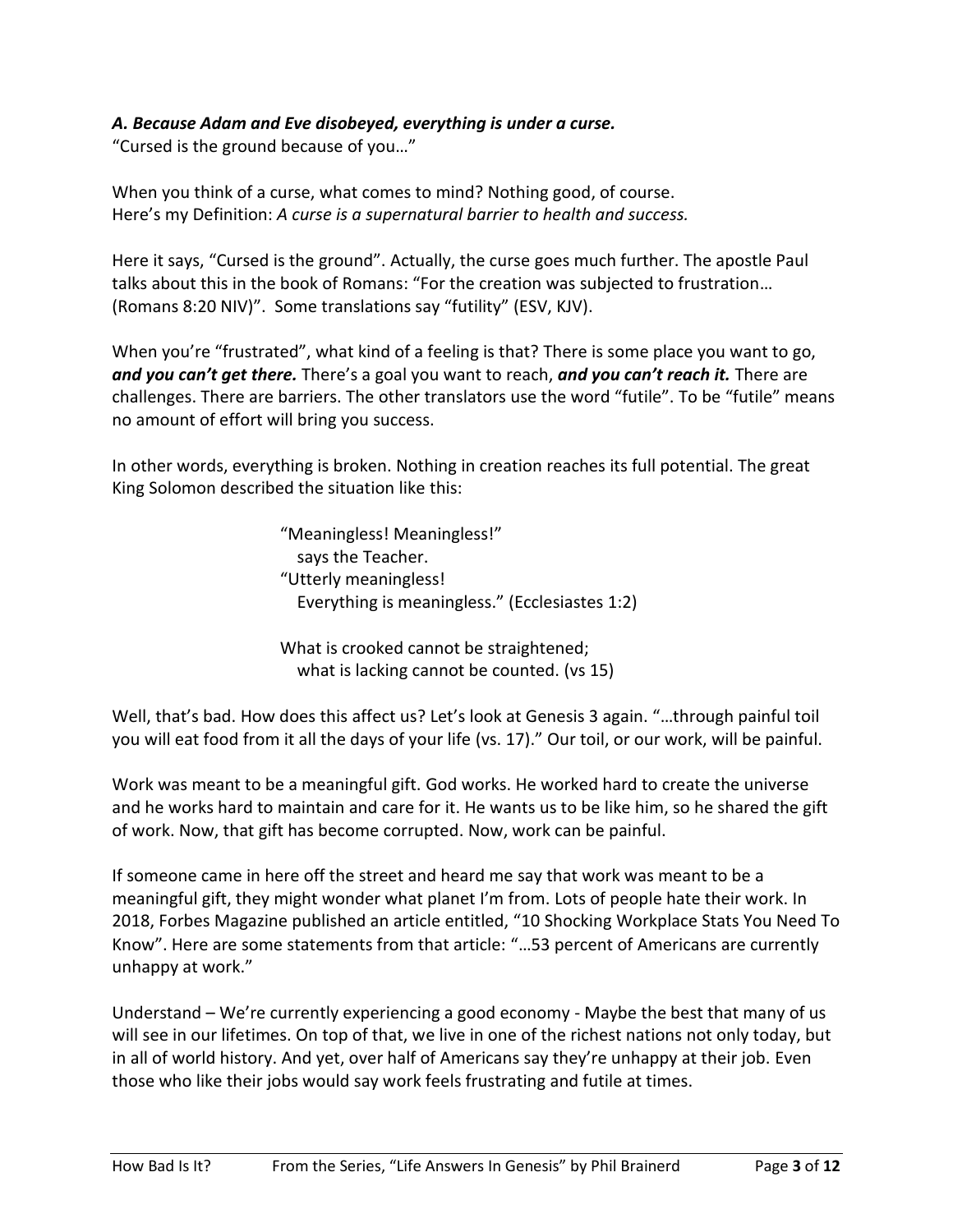This is with all the modern amenities we have in the  $21<sup>st</sup>$  century. This is with comfortable, modern buildings and automobiles and public transportation to get us to work. Imagine living in ancient days. You're a farmer. You must dig and plant with your bare hands or simple tools. Sometimes, farming works that way today.



You're looking at Cambodian rice farmers. There's a saying in the Philippines: "Planting rice is never fun". These workers have to go out in the mud and plant individual rice seedling by hand. As you can see, it's back-breaking work. Imagine spending all day hunched over like you see in this photo.

That's when things are going well. What is it doesn't rain?



This is what happens when it doesn't rain. The ground dries up. Your harvest is destroyed. Imagine doing the hard work you just saw in the previous photo, and this is what you get.

Now, understand, to say that the creation is under a curse doesn't mean that things are always at their worst. It's just that, sometimes they are. In fact, often times, they are. Sometimes, we make progress. Sometimes, we're pushed back.

Sometimes, we create things and enjoy a lot of what we make. Sometimes, we lose it all.

How bad is it? It's bad. But, it gets worse.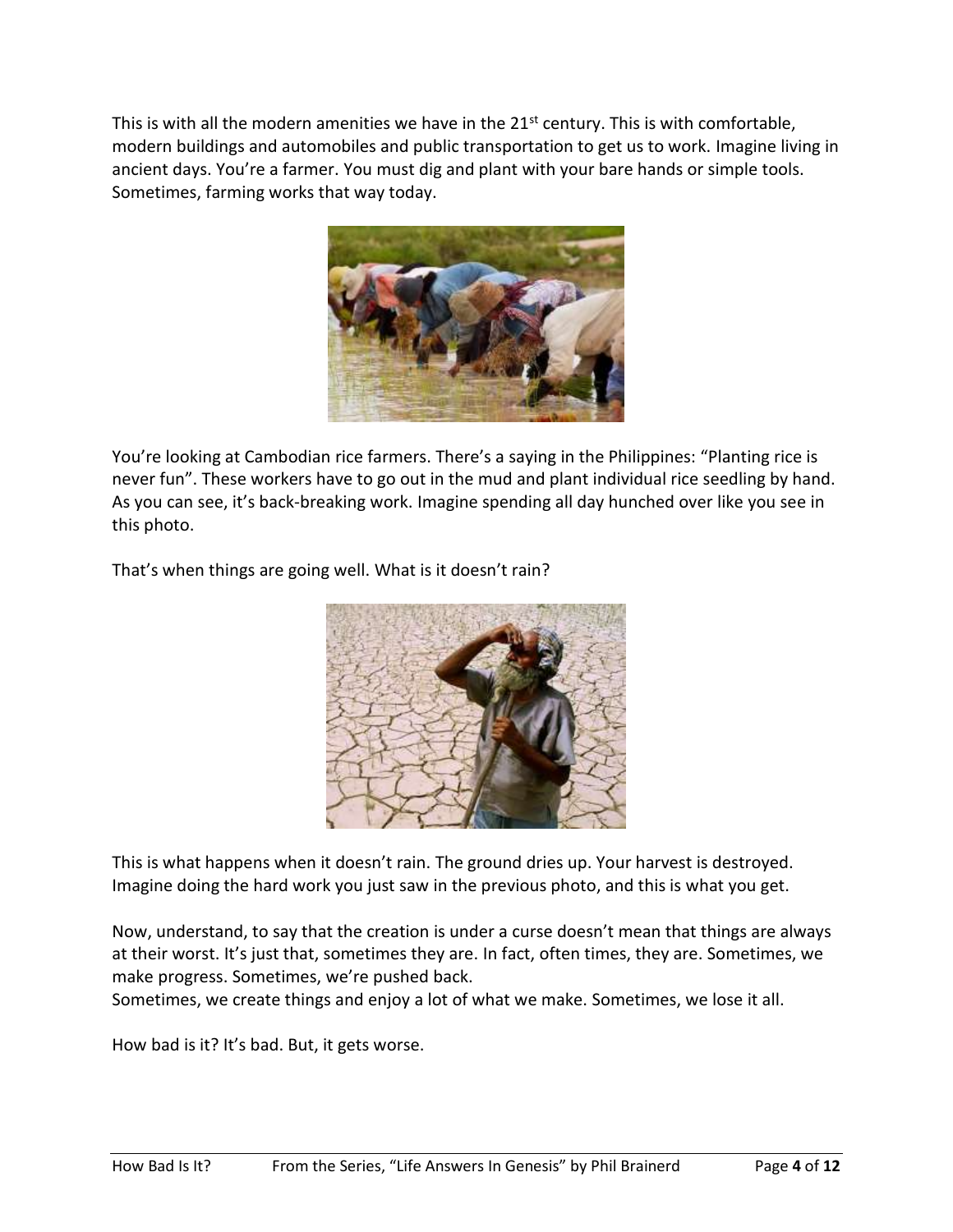#### *B. We live painful and frustrating lives, and then we die.*

By the sweat of your brow you will eat your food until you return to the ground, since from it you were taken; for dust you are and to dust you will return. (Genesis 3:19)

We will all at some time die. Period. End of story. No one escapes. No one survives. The greatest minds of all time have been working on this one ever since the garden, and no one has succeeded. That's because we are all under a curse. The curse was created when Adam and Eve disobeyed. They brought sin into the world. And sin brings death. Note: I don't have time to prove this, but if you read everything the Bible has to say about us, any of us would have done the same. We can't just blame Adam and Eve. We are all stained by sin.

So, when Adam and Eve sinned, they brought all of creation under a curse. We all suffer from lives that are at their best frustrating. At their worst, our lives can be tragic.

Here's another important question. *When you say we're all stained by sin, how bad is that?*

Let's read another passage. Warning, this is going to get a bit more depressing, but hang in: After our next point we'll move on to more encouraging material.

> Why do the nations conspire and the peoples plot in vain? The kings of the earth rise up and the rulers band together against the Lord and against his anointed, saying, "Let us break their chains and throw off their shackles." (Psalm 2:1-3)

What does this mean? This could be a whole sermon, so let's give a one-sentence summary:

• *Our whole planet is in rebellion against God.*

Psalm 2 was likely written around 1000 BC. Even back then, they were true. The nations conspire to throw God off his throne. Many of you have heard about the television series, "Game of Thrones". This is the greatest game of thrones. A long time ago, the Devil attempted a rebellion against God. He failed - But, he has never given up. We don't have time to go into the details of how he did it, but he has gotten most of the human race to join him. Here's the most tragic part: Most people don't realize they're doing this. They think they're just living life.

What does this mean for us right now?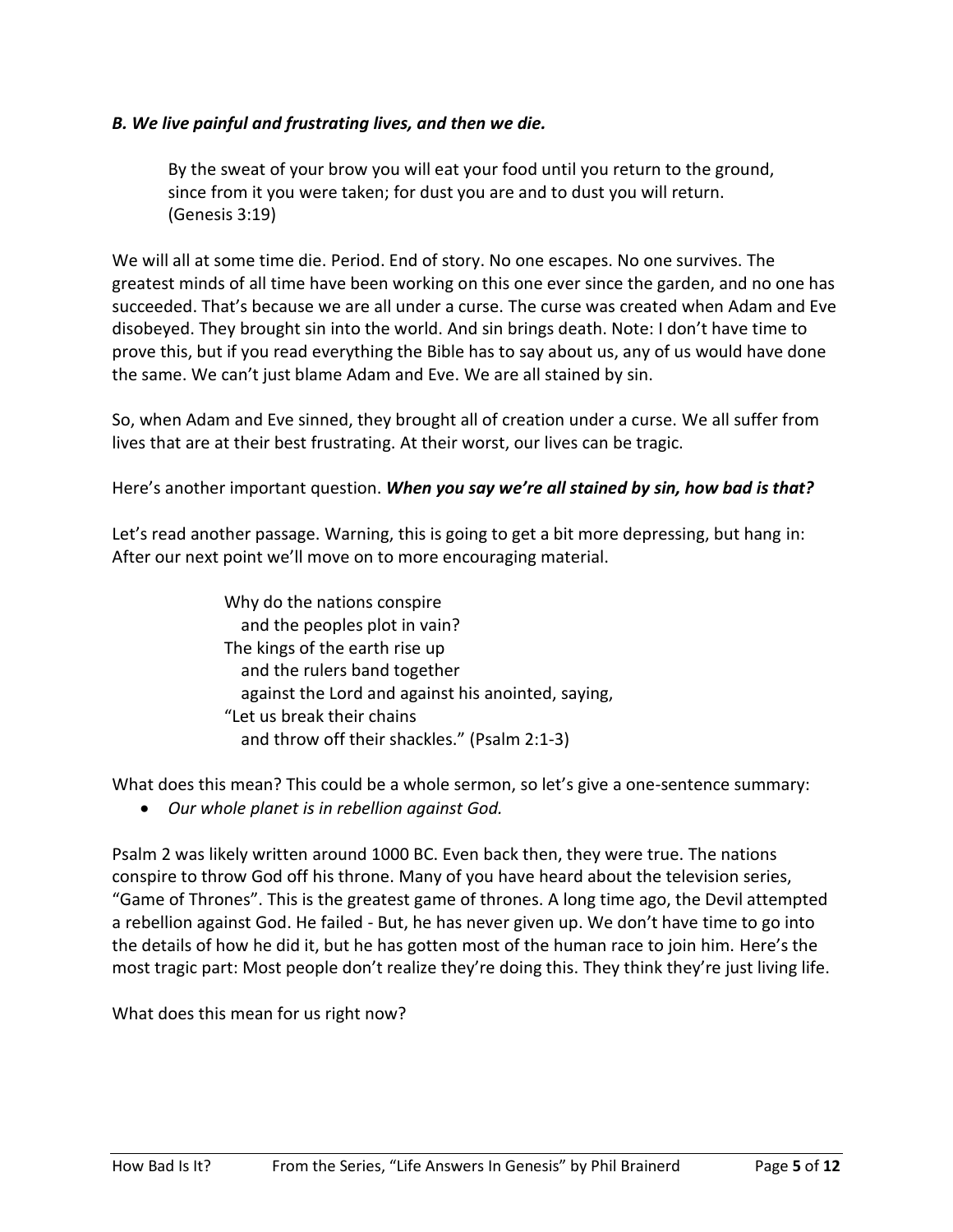

You're looking right now at a frightening image: On June 4, 1940, Adolf Hitler and his Nazi armies invaded Paris. This about this: One day, you're free. The next day, you live under a military occupation by cruel invaders. What would that be like? Christian writer C.S. Lewis used this as an illustration of what our world looks like spiritually. He suggested that the whole world is like France in 1940. We who live on this earth are occupied and controlled by a cruel force.

If you lived in the days of World War II and the Nazi occupation, you had a choice to make.

- You could join the Nazis (Collaborate).
- You could be indifferent.
	- $\circ$  You could say, "I don't like the Nazis, but they're here, and so I'll work with them."
- *Or, you could join the rebellion.*
	- o You could actively work against the invaders.
	- o You could try to win over others to join you.
	- $\circ$  You could dream of the day when liberators would come to free you and your homeland.

How bad is this? I am a pastor. I wouldn't be doing my job if I didn't warn you. Please understand: Invaders like people who join them. They like collaborators. Invaders don't like people who fight against them. Things can go very badly for resisters.

There is an organization called, "Open Door USA". It's one of many groups that monitor persecution around the world. This group watches the top 50 counties where Christians experience persecution. Here are some statistics that they have published:

- 1 in 9 Christians experience high levels of persecution worldwide.
- 4136 Christians were killed for faith-related reasons.
	- o On average, that's 11 Christians killed every day
- 1,266 churches or Christian buildings were attacked.
- 2,625 Christian were detained without trial, arrested, sentenced, and imprisoned.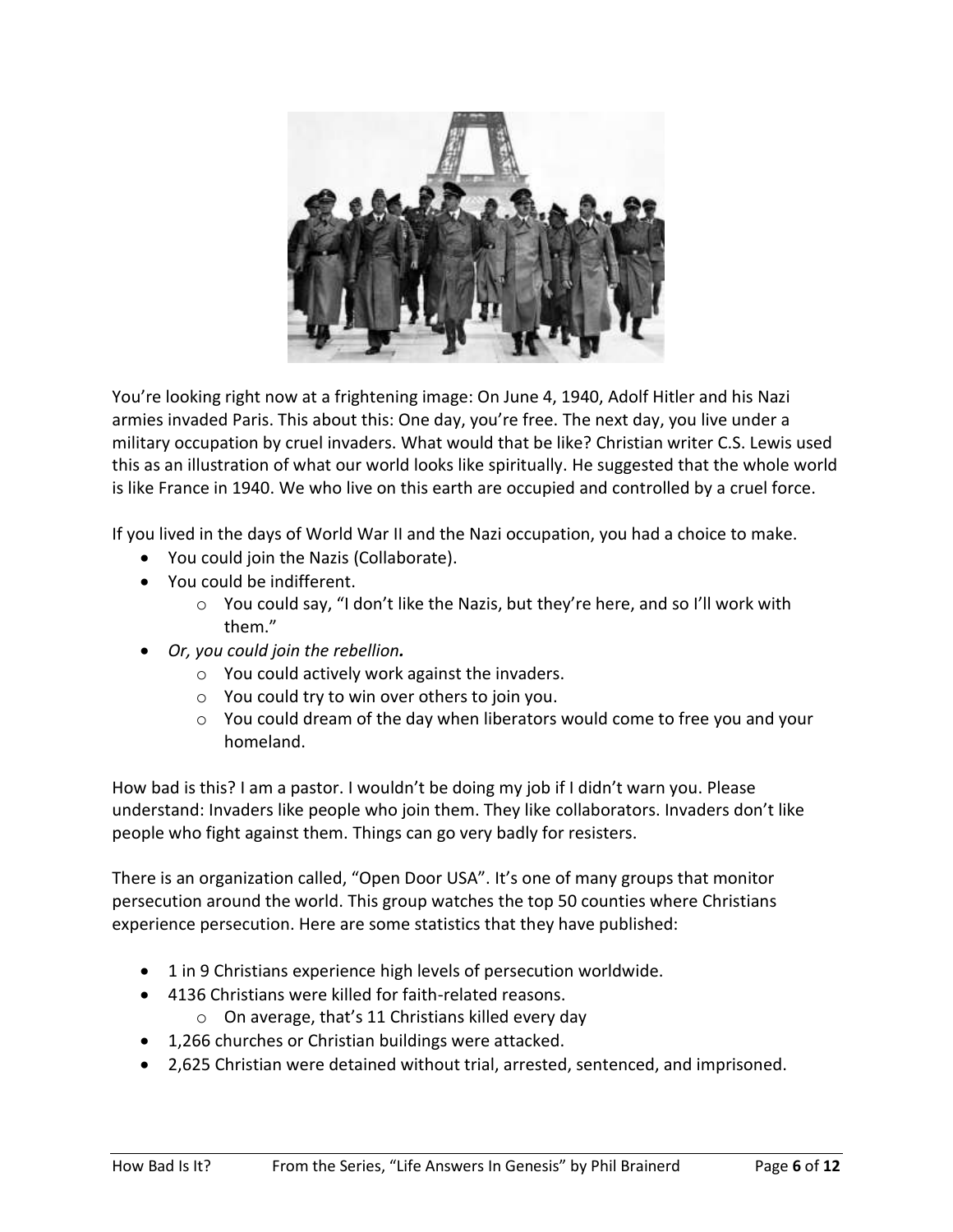Could this ever happen here in the United States? There are some very dark trends occurring in our country. I hope that everyone in this room can live in peace until the day they die. Sometimes though, the darkness comes with surprising speed. That's how it was for France in 1940. I'm afraid it's entirely possible here.

So, we live in a broken world. How bad is it? It's very bad, I'm afraid.

So, should we be despondent? Should we live in fear? Of course not, because God gives us things that help us to live in a broken world.

What are those things?

## **II. Things God Gives Us to Help Us Live in a Broken World**

## *A. He gives us Jesus Christ.*

Praise be to the God and Father of our Lord Jesus Christ! In his great mercy he has given us new birth into a living hope through the resurrection of Jesus Christ from the dead, and into an inheritance that can never perish, spoil or fade. (I Peter 1:3-4)

How bad is the world? The Lord of Glory, the Son of God came to offer peace to a world in rebellion. The world crucified him. But, he rose from the dead.

God's reaction to a broken world wasn't to destroy it. He certainly could have done that. God's reaction to a broken world wasn't to sterilize it and clean up all the evil. God's reaction to a broken world was to be born into it and to live in it with us. He knows all the pain we feel.

There are always two groups in the crowd when I write. The first group has never come to the point in their lives where they've understood the need to turn their lives over to Jesus. Are you in that group? Maybe everything I'm saying is making sense, and you're looking for help. Jesus died for your sins. Now is the time to invite Jesus into your life. Let us tell you how. You can contact us at Trinity Church in Teaneck, NJ [\(TrinityTeaneck.org\)](https://trinityteaneck.org/). Or, you can visit Billy Graham's site, [PeaceWithGod.net.](https://peacewithgod.net/)

Then there are those who have invited Jesus into their lives. You enjoy the salvation of God. But sometimes, our broken world feels like its crushing in. It's hard to be part of the rebellion. But Jesus demonstrated that he is more powerful than all the forces of our rebellious world when he rose from the dead. Here are his famous words: "In this world you will have trouble. But take heart! I have overcome the world. (John 16:33)"

Jesus knows how to overcome the world. If you let him, he will show you how. We have hope through Jesus Christ.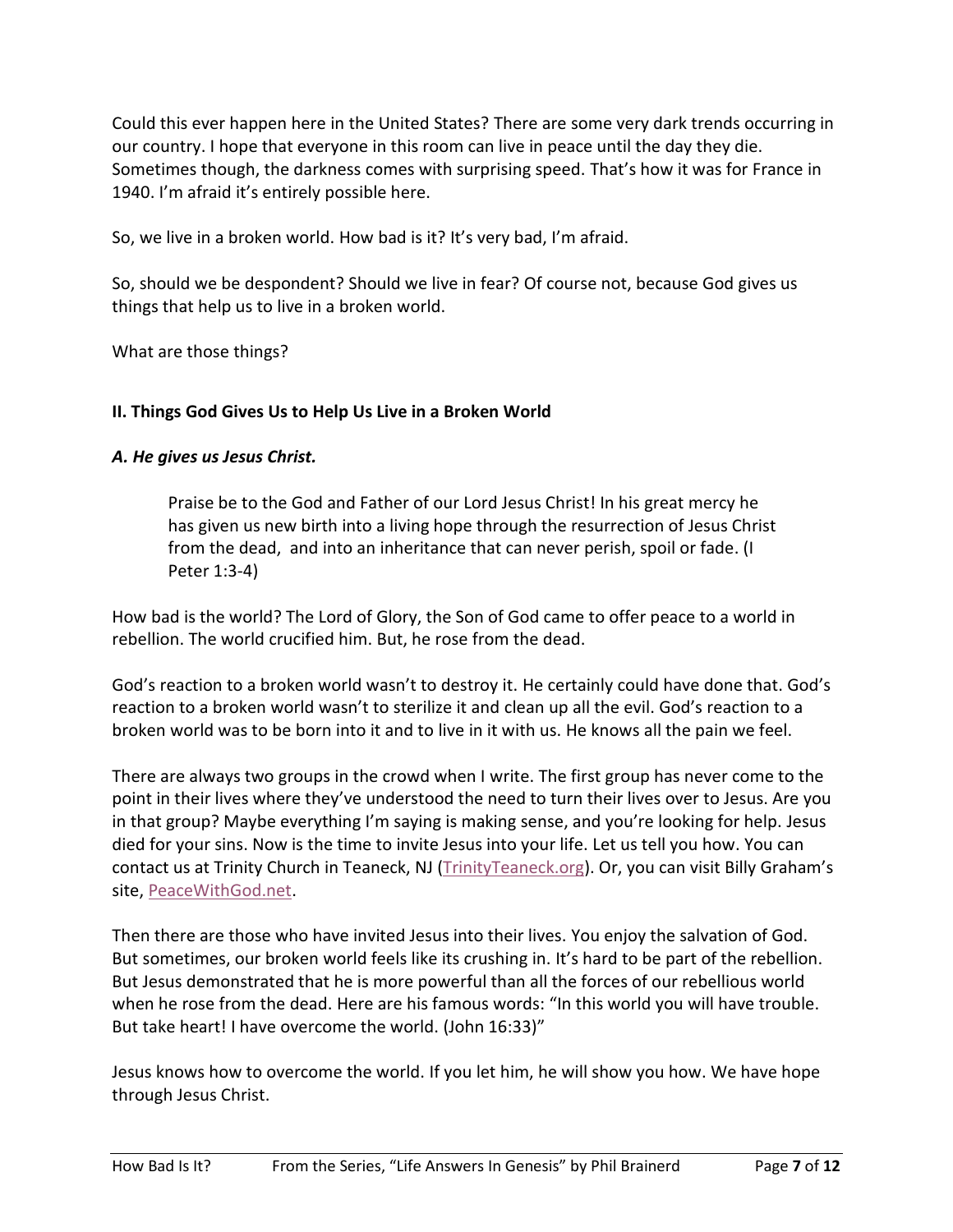The next thing God gives us to help is his word, the Bible.

## *B. He gives us his Word, the Bible.*

For whatever was written in former days was written for our instruction, that through endurance and through the encouragement of the Scriptures we might have hope. (Romans 15:4)

We've spent a lot of time in our series on the importance of giving God's Word priority in our lives, so we won't spend a lot of time on this point. For now, let's give a practical example, as it relates to our topic.

*One of the ways God's Word helps us is to give us Wisdom.* The book of Proverbs is a good example of that. If you're thinking about what to read next in the Scriptures, think about reading one chapter of Proverbs each day. It offers great wisdom to help us.

Here's a sample: We've said that our world is under a curse. That makes it undependable. One day, we work and see at least some profit from our labors. The next day, we may see nothing. How should we respond? Let's look at one proverb about a lowly animal, the ant.

> Go to the ant, you sluggard; consider its ways and be wise! It has no commander, no overseer or ruler, yet it stores its provisions in summer and gathers its food at harvest. (Proverbs 6:6-8)

The little ant gets it! No one teaches it or gives it orders. It just goes out every day and gathers food for itself and its family. The lesson for us? Yes, the world is undependable, but don't sit around moaning about it. Don't wait for someone to tell you what to do. Work hard anyway. Work hard every day.

Note: I didn't say that what God gives us is always easy. However, you'll find that most people who work hard all the time do better than people who don't.

If you're a student, work hard at school. If you have a job, work hard at your job. If you don't have a job, a famous man once said your eight-hour-a-day job is to find a job.

Again, we've spent a lot of time on God's Word and why it's important, so let's move on. Here's another thing God gives us to help us live in a broken world.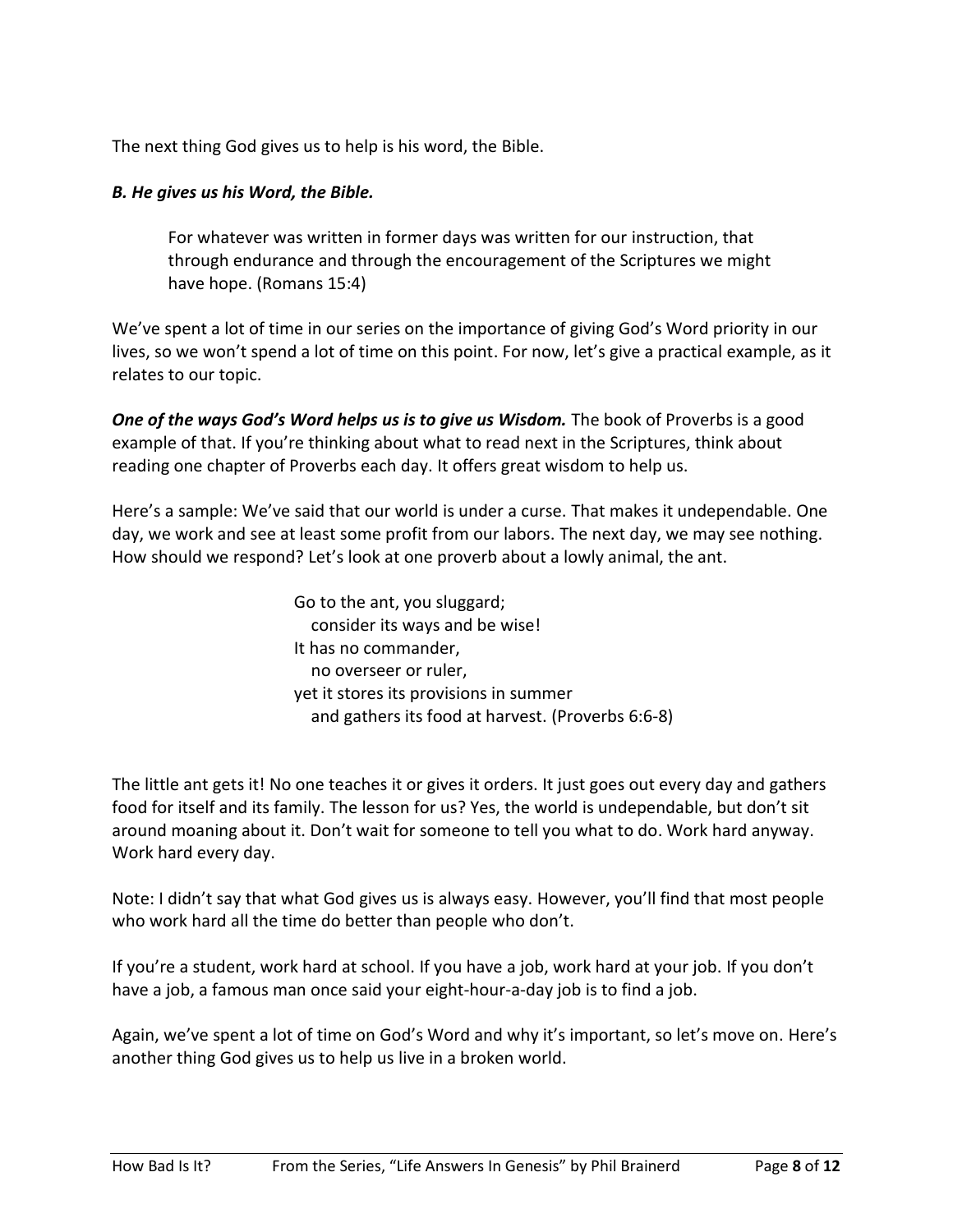## *C. God Give us His Church*

And he is the head of the body, the church; he is the beginning and the firstborn from among the dead, so that in everything he might have the supremacy. (Colossians 1:18)

This is yet another topic that we could spend weeks discussing. For now, lets consider 3 important points about the church.

1. As we just read, the true church is the representation of Jesus Christ.

- It's more than a building.
	- o It's the body of Christ.
- He is its head.
- So the church is vitally important.

Notice I said "true" church. Yes, there are lots of fakes out there, and that's sad. My heart breaks when I hear stories of all the things people have gone through in buildings that bear the name "church", but which are really fakes. For now, let's just say we're working hard to be a legitimate church at Trinity Church of Teaneck.

2. It's an important resource for us as we face a broken world. Here's a verse we've looked at before in our series:

And let us consider how we may spur one another on toward love and good deeds, 25 not giving up meeting together, as some are in the habit of doing, but encouraging one another—and all the more as you see the Day approaching. (Hebrews 10:24)

We need to attend church so that we can encourage each other. Here it says, "spur one another on toward love and good deeds". The writer warns us that we shouldn't give up on attending church. We need to worship together. We need to study together. We need to grow together. The Church provides the environment for that.

#### 3. Finally, we need to support our church

We need to support our church with Prayer. We have to remember that we are in a spiritual battle. Spiritual battles must be fought with spiritual tools. Please pray for the leaders of our church. Pray for your brothers and sisters in Christ as we all face a broken world. In future sessions we'll talk about how to pray intelligently and effectively.

We have to support our church through participation. Once you come, you then have to participate. How do you do that? Well, lots of ways. For now, participation means you must do things that take time.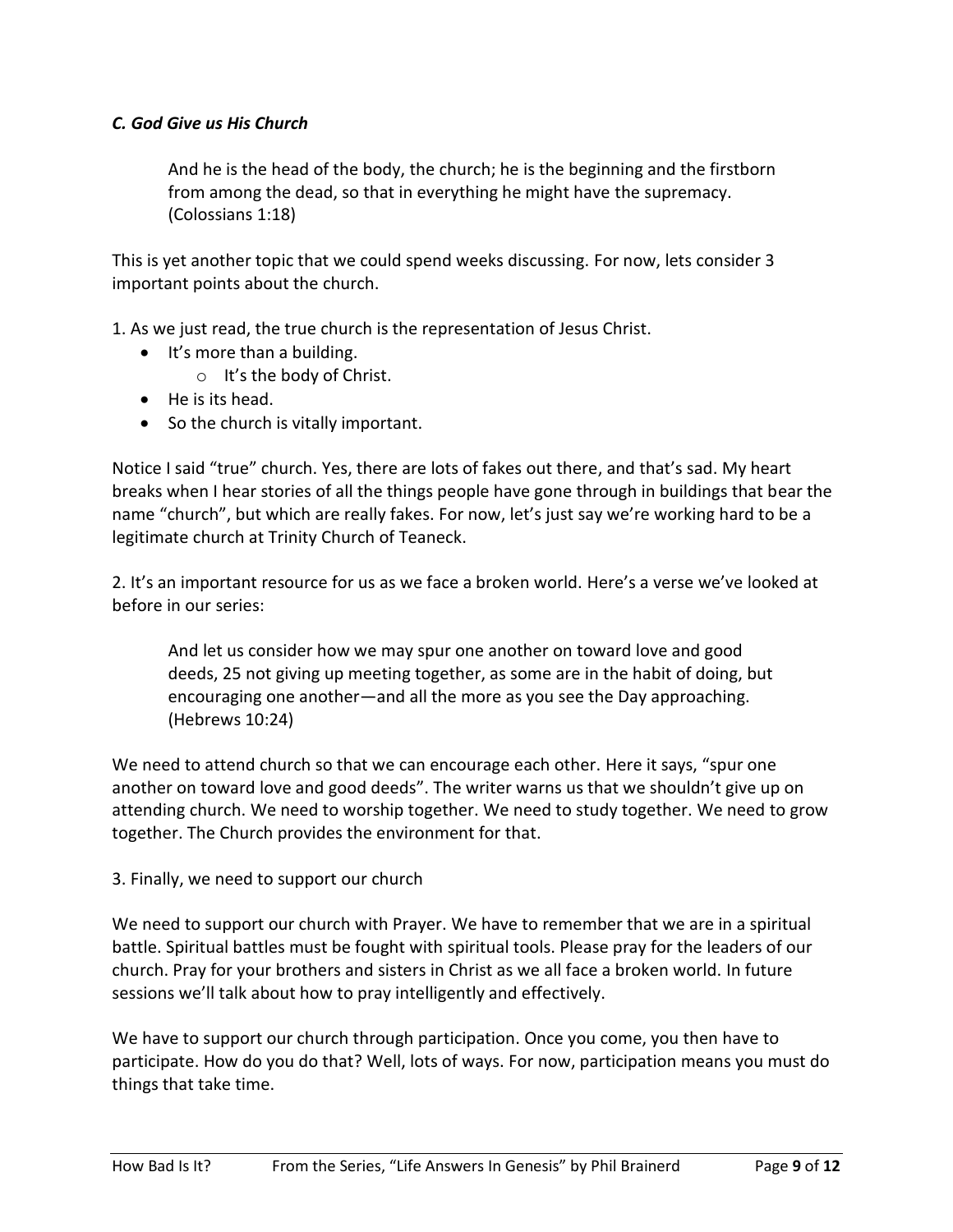Finally, we have to support our church through giving. Here's one that tends to be misunderstood.

Recall that we discussed work. God works. He wants us to be like him, so he offers us work as a gift. When God created Adam and Eve, he put them into the Garden. There, he told them to tend the garden. That's work. Because the world is under a curse, work, which was meant to be a gift, has become defiled. As we said earlier, the fact that work has become defiled doesn't mean we stop. We looked at the proverb of the ant. The ant faces a broken world by working hard every day.

In the same way, God offers us the privilege of participating in the work of his church. We can support our church through giving. Here's an example:

After this, Jesus traveled about from one town and village to another, proclaiming the good news of the kingdom of God. (slide picks up here) The Twelve were with him, and also some women who had been cured of evil spirits and diseases: Mary (called Magdalene) from whom seven demons had come out; Joanna the wife of Chuza, the manager of Herod's household; Susanna; and many others. *These women were helping to support them out of their own means.* (Luke 8:1-3, Emphasis mine)

Jesus was totally capable of providing miraculously for his followers. However, he accepted gifts from people who wanted to support him and his followers. This is because people who follow God want to be like him. God is generous. He encourages his followers to be generous, too.

We don't talk a whole lot about giving in our church, because many organizations have abused this. That's a shame, because giving is a privilege. *Although we don't talk about it a lot, we will discuss the topic from time to time because giving an important part of growing in the knowledge of God and experiencing a fuller Christian life.* If you'd like to know more about how to participate in God's work through giving, please talk to us.

# **Conclusion**

Let's pull this all together.

How Bad it it? Bad – And that's no joke. Our world is hopelessly broken. Fortunately, God offers us help in at least three ways that we've learned about today.

# *He offers us help through Jesus Christ.*

We used the illustration of France when the Nazis invaded. If you joined the resistance, you eventually saw the armies of the allied nations come to free the people of France. If you were a Nazi, things did not go well for you. If you joined the Nazis, if you were a collaborator, things did not go well. If you were part of the resistance, you enjoyed and celebrated with the victors.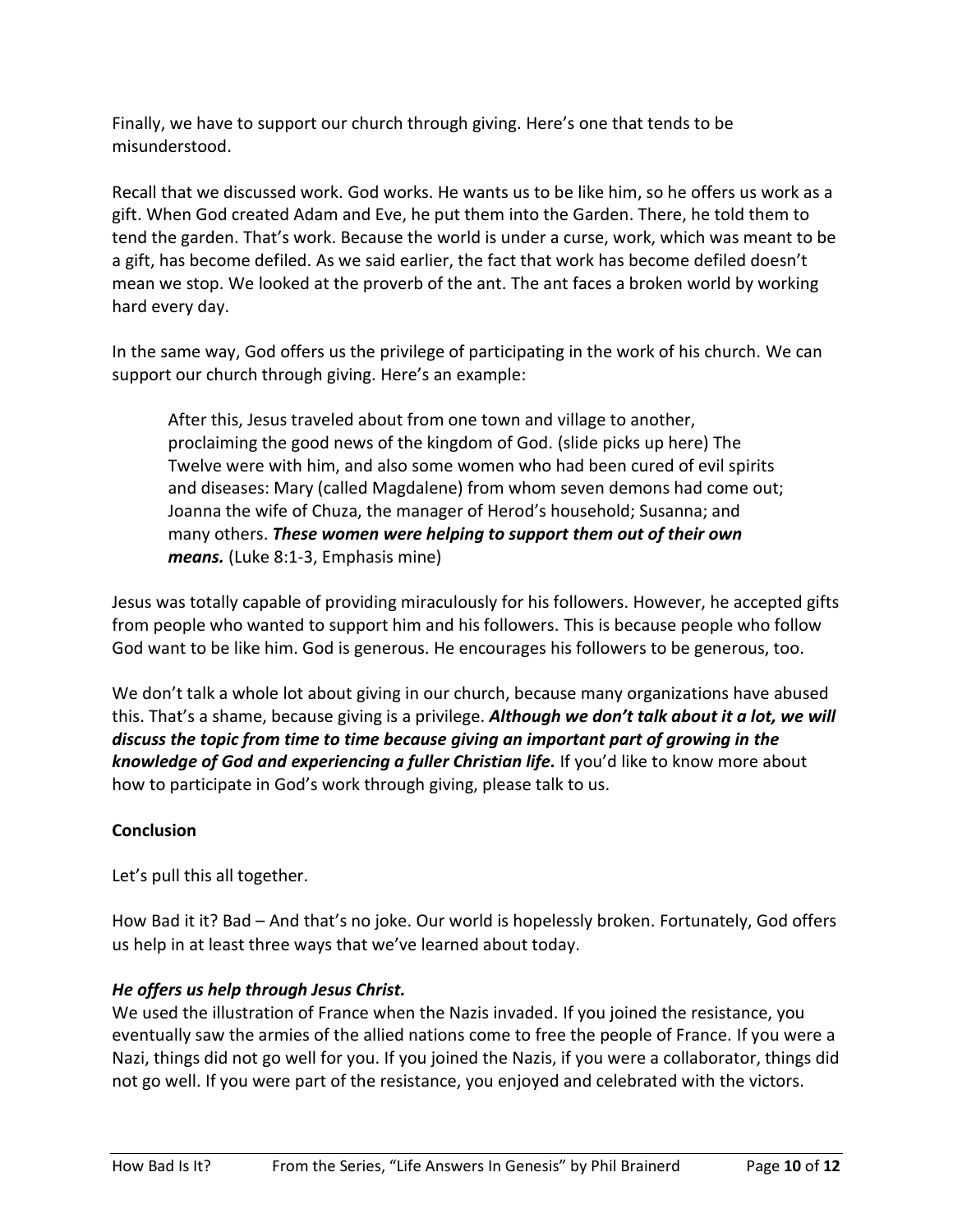Someday, we will see the armies of God come to retake the earth. You want to be on the right side before that happens. If you've never called upon Jesus to save you from your sins, now is the time!

If you've done this, if you're a follower of Jesus, you can enjoy the fact that Jesus knows how to overcome the world. He's done it! He'll teach you how, if you let him.

## *He offers us help through his Word, the Bible.*

## *He offers us help through his church.*

With all these gifts, God has given us everything we need. With these things, we can not only survive a broken world, but thrive. May God grant us the ability to recognize and receive his wonderful gifts.

#### **References**

All references to the Bible, unless otherwise noted, are from the New International Version. Used by permission.

Statistics on Christian Persecution: Open door USA https://www.opendoorsusa.org/wp-content/uploads/2019/01/WWL2019\_FullBooklet.pdf Referenced on November 14, 2019

# **Photo Attributions**

*Prospect Heights area after the 2006 Blizzard in New York City.* Author: nycmstar™'s https://www.flickr.com/photos/nycmstar/98722111/

*Cambodian Rice Farmers*

https://commons.wikimedia.org/wiki/File:Cambodian\_farmers\_planting\_rice.jpg Author: Brad Collis [CC BY 2.0 (https://creativecommons.org/licenses/by/2.0)]

*"Earth In Farmer" (drought)* Author: Ranjith66 https://commons.wikimedia.org/wiki/File:Earth\_in\_Farmer.jpg [CC BY-SA 4.0 (https://creativecommons.org/licenses/by-sa/4.0)]

*Earth From Space* https://commons.wikimedia.org/wiki/File:2016\_Top\_Images\_from\_NASA\_Goddard\_(31786791 410).jpg NASA Goddard Space Flight Center from Greenbelt, MD, USA [Public domain]

*Adolf Hitler in Paris.* Uploaded by: Bundesarchiv https://commons.wikimedia.org/wiki/File:Adolf Hitler, Eiffel Tower, Paris 23 June 1940.jpg